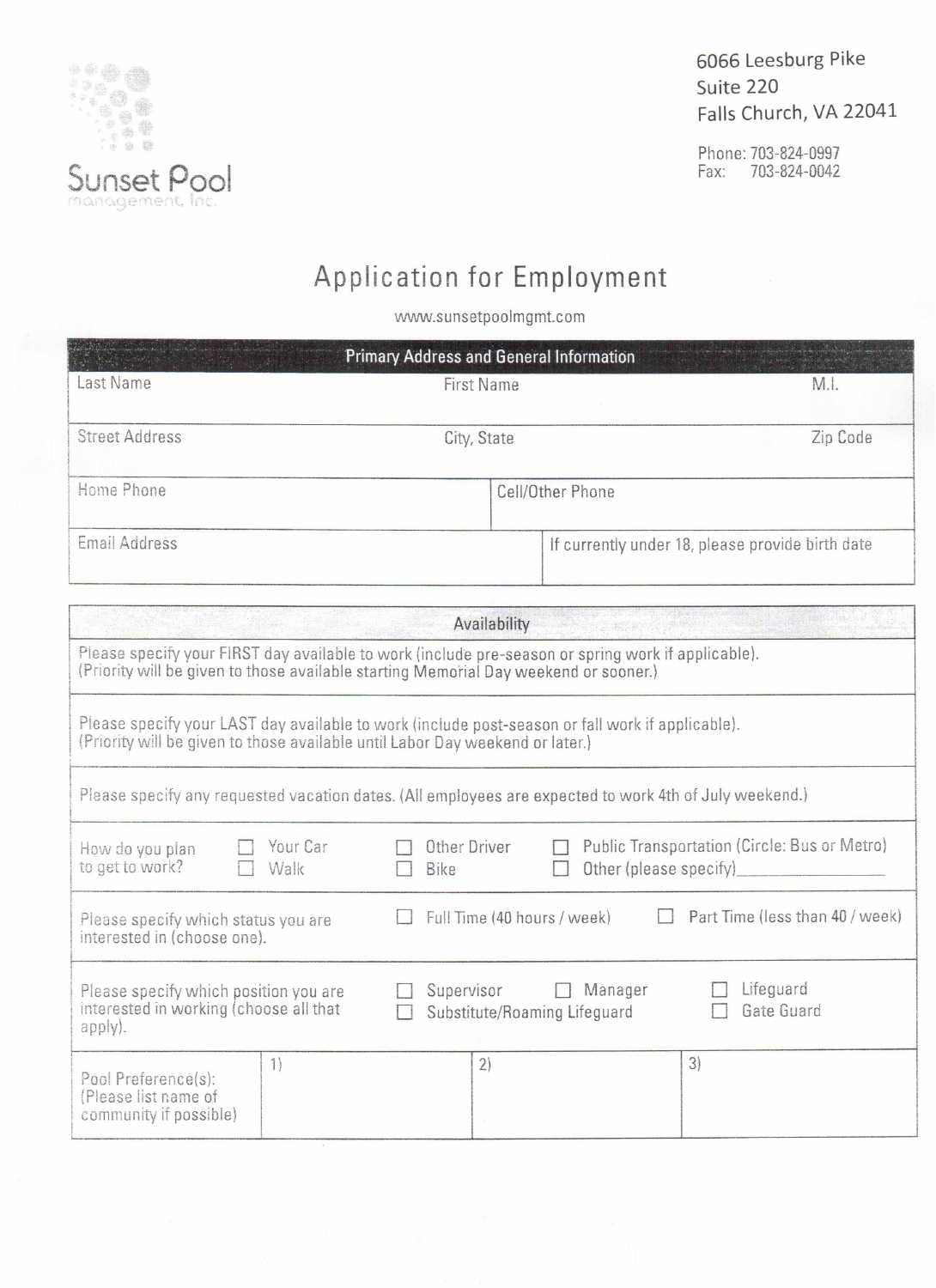| <b>School/Other Mailing Address</b>                                                                             |                                                 |                       |                         |
|-----------------------------------------------------------------------------------------------------------------|-------------------------------------------------|-----------------------|-------------------------|
| School Name (high school or college)                                                                            |                                                 |                       |                         |
| <b>School Address</b>                                                                                           |                                                 |                       |                         |
| City                                                                                                            | <b>State</b>                                    | <b>Zip Code</b>       | Country                 |
| <b>School Phone</b>                                                                                             |                                                 | Date You Return Home: |                         |
|                                                                                                                 |                                                 |                       |                         |
| <b>Certifications</b><br>(please provide a photocopy of all certifications - front and back - with application) |                                                 |                       |                         |
| Expires                                                                                                         |                                                 | <b>Course Name</b>    |                         |
|                                                                                                                 | Operators (specify county(s)):<br>ப             |                       |                         |
|                                                                                                                 | <b>Lifeguard Training</b><br>ப                  |                       |                         |
|                                                                                                                 | <b>CPR (Professional Rescuer)</b><br>ப          |                       |                         |
|                                                                                                                 | Instructor (choose all that apply): $\Box$<br>└ | <b>Water Safety</b>   | <b>CPR</b><br>Lifeguard |
|                                                                                                                 | Other (please specify):<br>$\Box$               |                       |                         |

| Previous Work Experience<br>(include lifeguarding) |          |                   |                           |                    |
|----------------------------------------------------|----------|-------------------|---------------------------|--------------------|
| Years                                              | Position | Pool/Company Name | <b>Total Hours Worked</b> | <b>Hourly Rate</b> |
|                                                    |          |                   |                           |                    |
|                                                    |          |                   |                           |                    |
|                                                    |          |                   |                           |                    |
|                                                    |          |                   |                           |                    |
|                                                    |          |                   |                           |                    |